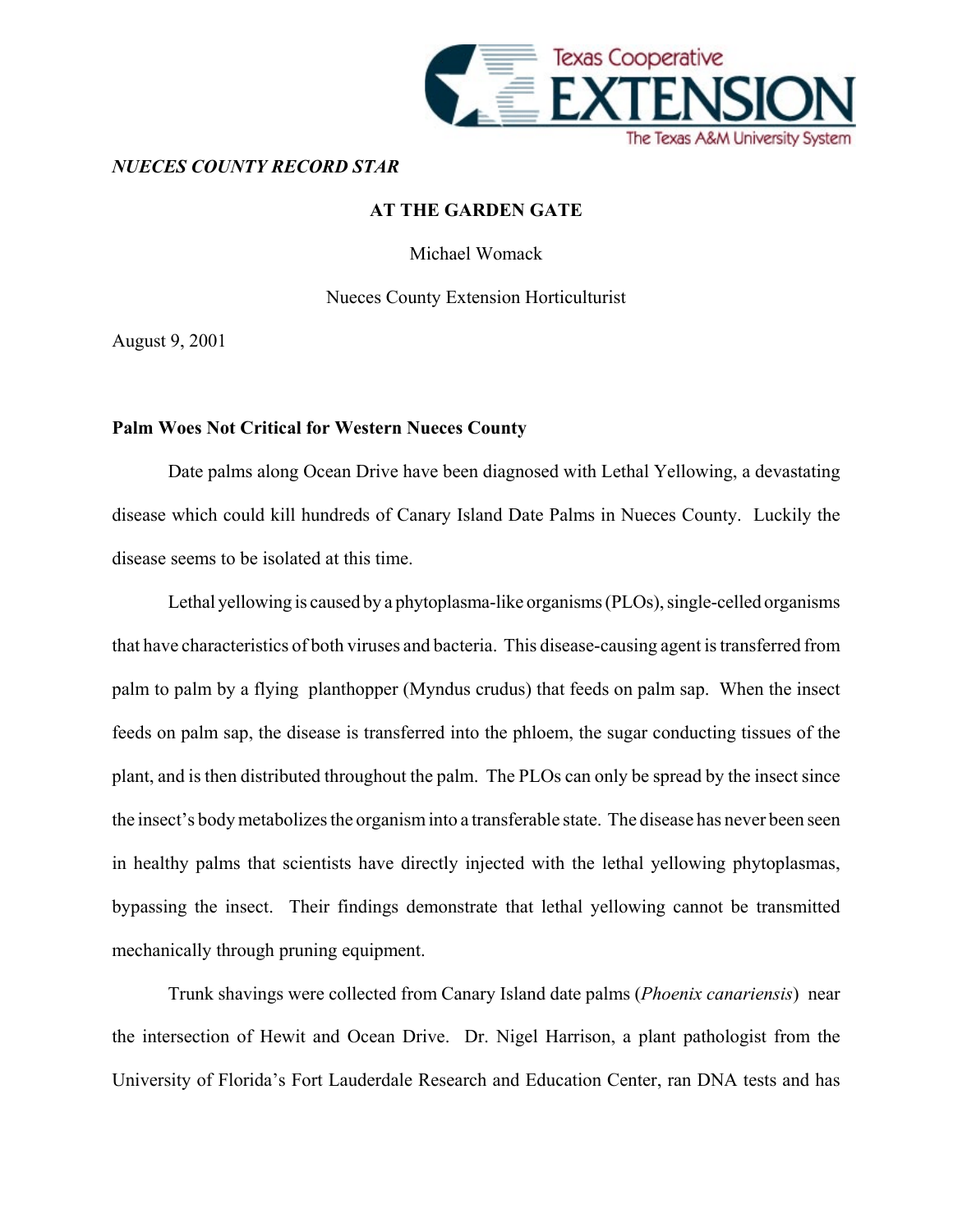confirmed the presence of the PLOs in Corpus Christi date palms. One interesting finding has been that preliminary tests show the disease causing organism to be a different strain than the PLOs commonly found in Florida coconut palms with lethal yellowing. Consequently, this disease will probably be renamed Texas Phoenix Palm Decline in the future.

This is a devastating disease that attacks not only Canary Island date palms, but also other Phoenix species including true date palms *(P. dactylifera*), Senegal date palms (*P. reclinata*) and wild date palms (*P. sylvestris*). Chinese fan palms (*Livistonia chinensis*) and windmill palms (*Trachycarpus fortunei*) are slightly to moderately susceptible.

Most fan palms found in the Coastal Bend including Mexican fan palm *(Washingtonia robusta*), California fan palm (*W. filifera*) and all sabal palms are resistant; pygmy date palms (*Phoenix roebellinii*) are also resistant.

The first symptom is fruit or nut drop followed by browning and death of the fruiting structures. In the Canary Island date palms, the brightly colored orange branches that are usually covered with dates would turn brown and die. The next stage is characterized by browning and drying of lower leaves in date palms that quickly progress until all of the leaves are dead. These symptoms in date palms are slightly different than the characteristic yellowing of leaves from which the disease gets its name in coconut palms.

The dead leaves will initially collapse against the tree trunk producing a "closed-umbrella" effect. Later, they will fall leaving only the trunk of the trees as they enter the final, "telephone pole" stage. The entire process typically takes three to six months.

A delay of six to eight months may be present between infection and onset of symptoms. Local date palms are though to be infected several months earlier and harsh weather conditions such as high temperatures and low precipitation have resulted in the appearance and rapid progression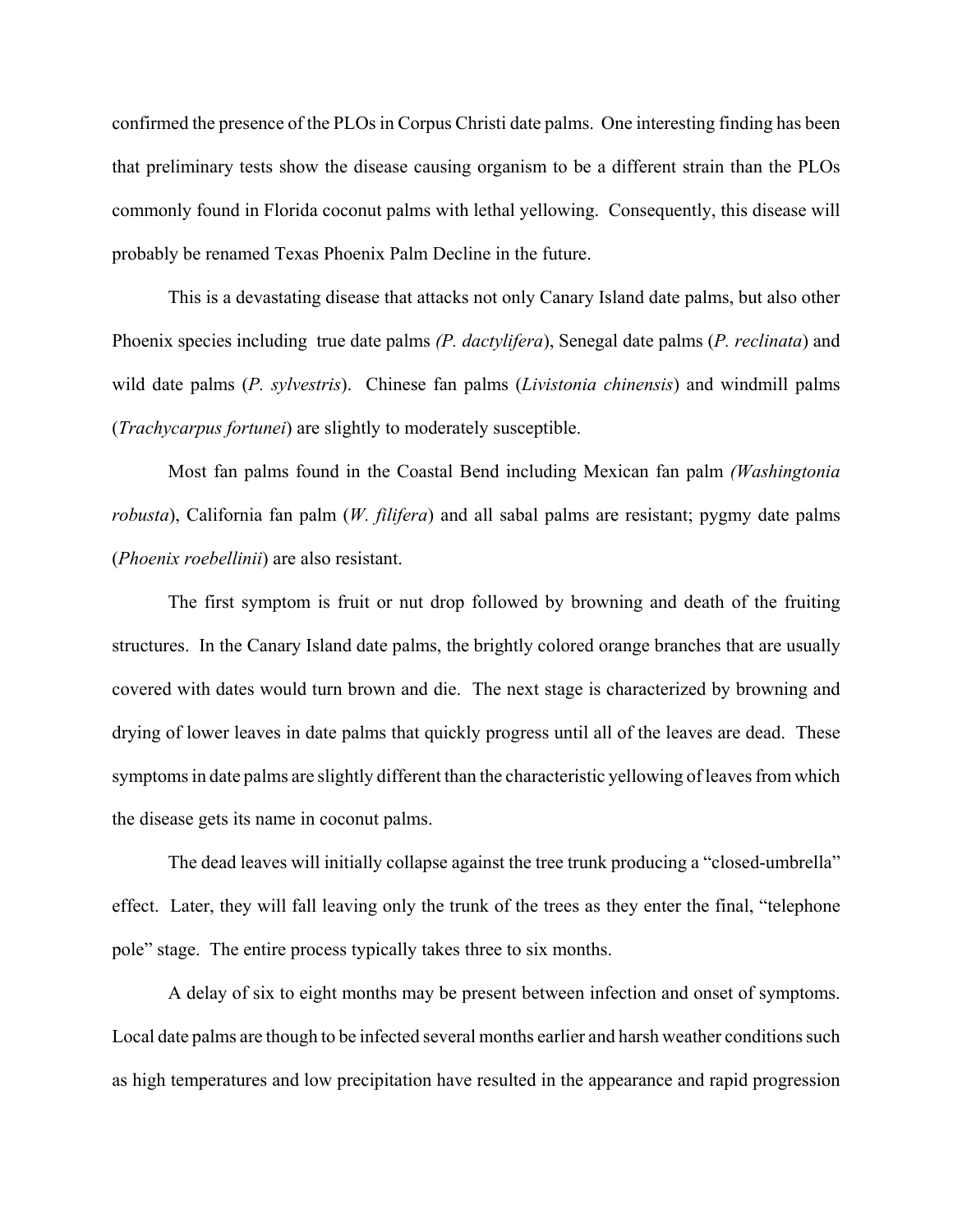of symptoms in recent weeks.

**Once a tree is infected, there is no cure.** Repeated treatments of the antibiotic oxytetracycline hydrochloride (OTC) will usually result in remission of symptoms if applied in the early stages of the disease. These injections must be repeated every three to four months or the symptoms will return. OTC is actually considered to be more effective as a preventative measure in regions where lethal yellowing has been identified.

The preventative successes of OTC are attributed to observations made over twenty years ago in Florida according to Richard Maxwell, owner of TreeSaver, Inc. of Royal Palm Beach, Florida. He noticed that planthoppers did not feed on fronds of OTC injected palms. He believes the observation might be attributed to the sap possibly becoming undesirable, but admits that scientific testing has not confirmed this belief.

The Treesaver® injection process was specifically developed to effectively deliver antibiotics to monocot plants such as palms. Other injection systems were originally develped for use on dicotyledonous trees and have not proven as effective on palms, thus making the Treesaver ® system the industry standard in Florida and the Carribbean basin. Maxwell, owner of Treesaver, Inc. informed me that Pest Fog is the only company in the Texas Coastal Bend currently using his system.

The only part of Nueces County where symptomatic trees have been identified to date has been the Ocean drive region from Furman Avenue to Dodridge with the greatest concentration near the intersection of Hewit Drive. Homeowners with susceptible trees in that area are encouraged to treat with the OTC injections in the near future to limit the spread of the disease.

The disease may still be seen in surrounding area, but has not been spotted at this time. More distant regions including Flour Bluff, North Padre Island, Port Aransas, Portland, Corpus Christi